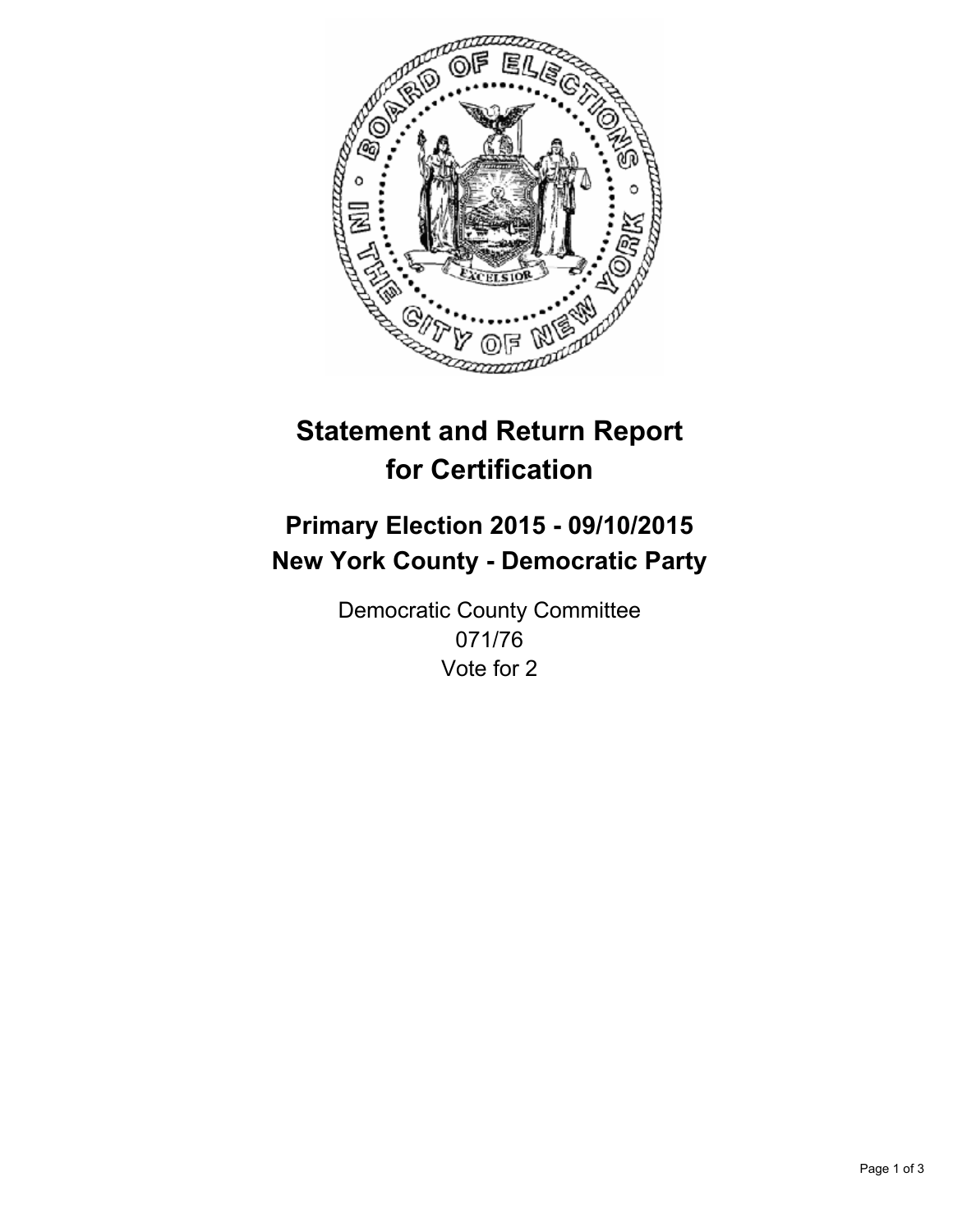

#### **Assembly District 76**

| <b>PUBLIC COUNTER</b>                                    | 16 |
|----------------------------------------------------------|----|
| ABSENTEE/MILITARY                                        | 2  |
| <b>AFFIDAVIT</b>                                         | 0  |
| <b>Total Ballots</b>                                     | 18 |
| Less - Inapplicable Federal/Special Presidential Ballots | 0  |
| <b>Total Applicable Ballots</b>                          | 18 |
| <b>SHOTA BAGHATURIA</b>                                  | 7  |
| DAVID NIR                                                | 9  |
| RICHARD A. FRIEDEN                                       | 4  |
| MIRIAM L. FRIEDEN                                        | 5  |
| <b>Total Votes</b>                                       | 25 |
| Unrecorded                                               | 11 |